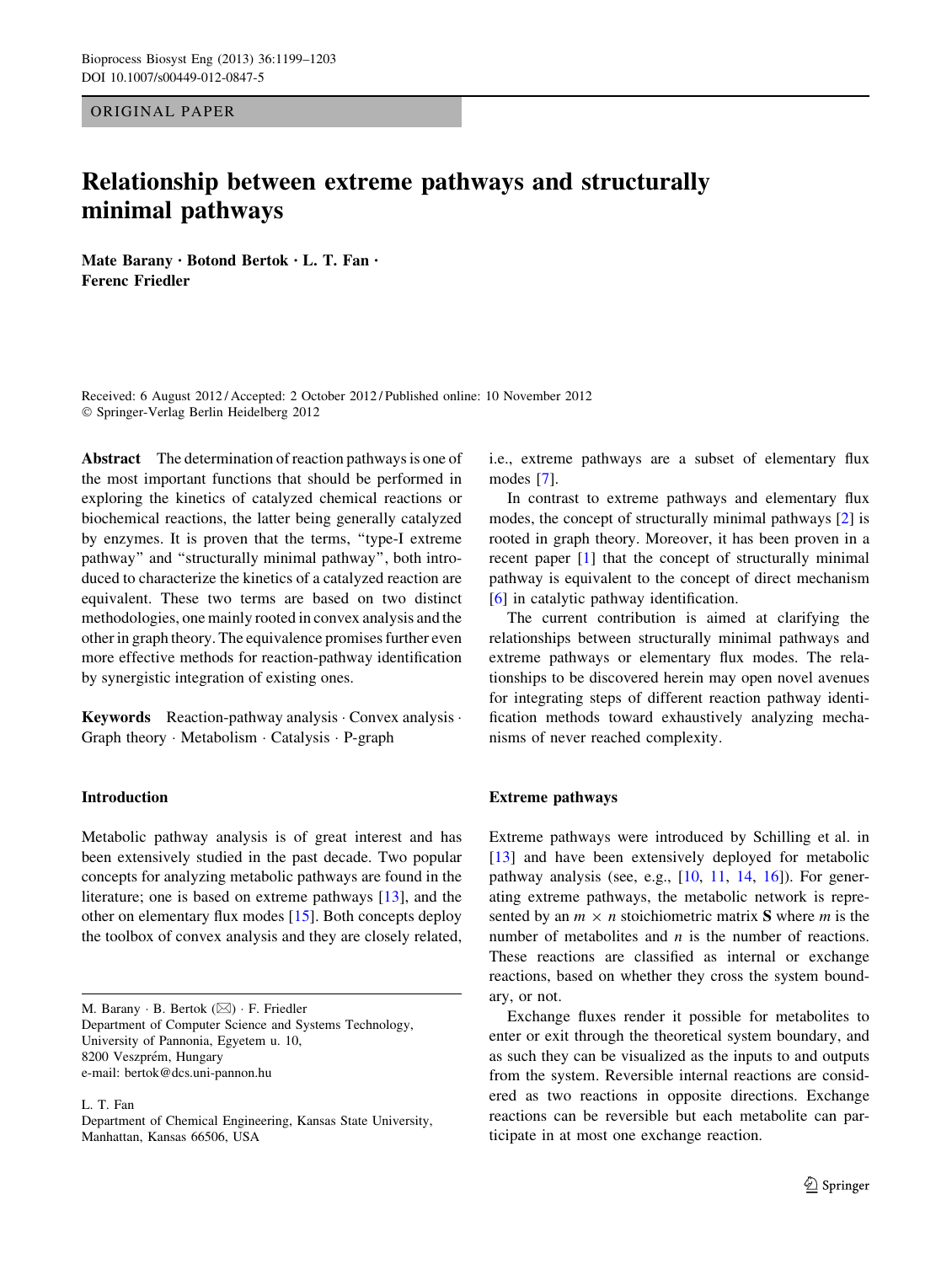<span id="page-1-0"></span>Under the assumption that the system is in steady state, material balances can be described as

$$
Sv = 0 \tag{1}
$$

where  $\mathbf{v} = [v_1, v_2, \dots, v_n]^T$  is an *n*-dimensional vector representing the flux through each reaction. This is the (right) null space of S and it contains the steady-state flux distributions. Each feasible steady state is represented by a flux vector  $\bf{v}$  and the null space of  $\bf{S}$  corresponds to the set of all solutions of Eq. (1). To completely describe the system, the following mass balance constraints have to be taken account. Internal fluxes must be non-negative yielding

$$
v_i \ge 0, \quad \forall i. \tag{2}
$$

The constraint on exchange flux  $b_i$  depends on the input and output status of the metabolite. The lower bound  $(\alpha_i)$ and the upper bound  $(\beta_i)$  can be either  $0, -\infty$ , or  $\infty$  based on the direction of the exchange flux. If the exchange flux is bidirectional, i.e., both a source and a sink is present for the metabolite, then  $\alpha_i$  is set to  $-\infty$  and  $\beta_i$  to  $\infty$  leaving the exchange flux unconstrained. Thus, the constraint can be written as

$$
\alpha_j \le b_j \le \beta_j. \tag{3}
$$

The stoichiometric matrix is usually structured in the following manner. The columns representing the internal reactions are moved to the first part of the matrix followed by the columns representing the exchange reactions. This is illustrated by an example taken from [[8\]](#page-4-0). Figure 1 depicts a simple biochemical network consisting of 7 metabolites, 11 internal and 3 exchange fluxes. All three exchange fluxes are unconstrained. This network can be formulated according to Eqs.  $(1)$ – $(3)$  as



Fig. 1 Biochemical network consisting of 7 metabolites, 11 internal and 3 exchange fluxes

where

$$
v_i \ge 0;
$$
  $i = 1, 2, ..., 11, -\infty \le b_j \le \infty, j = 1, 2, 3.$  (5)

Thus, the metabolic network in steady state is represented by a system of linear equalities and inequalities, thereby giving rise to convex analysis. The solution set for this system can be described geometrically as convex polyhedral cone emanating from the origin in the *n*-dimensional space. Within this cone, all the possible steady-state solutions lie; it is called as the steady-state flux cone.

In convex analysis, the edges of the cone are half-lines emanating from the origin and are called extreme rays. These rays are said to generate the cone and are systematically independent, since they cannot be decomposed into a non-trivial convex combination of any other extremal rays or vectors residing in the cone. In contrast to the basis concept of linear algebra, this minimal generating set is unique.

In the context of metabolic systems, the edges of the cone are termed as extreme pathways [\[13\]](#page-4-0) as each edge

$$
\begin{bmatrix}\n-1 & 1 & 0 & 0 & 0 & 0 & 0 & 0 & 0 & 0 & 0 & -1 & 0 & 0 \\
1 & -1 & -1 & 0 & 0 & -1 & 1 & 0 & -1 & 1 & 0 & 0 & 0 & 0 \\
0 & 0 & 0 & 0 & 0 & 1 & -1 & -1 & 0 & 0 & 0 & 0 & 0 & 0 \\
0 & 0 & 0 & 0 & 0 & 0 & 0 & 0 & 1 & -1 & -1 & 0 & 0 & 0 \\
0 & 0 & 0 & 1 & -1 & 0 & 0 & 2 & 0 & 0 & 1 & 0 & 0 & 0 \\
0 & 0 & 0 & 1 & -1 & 0 & 0 & 0 & 0 & 0 & 0 & 0 & -1 & 0 \\
0 & 0 & 0 & 0 & 0 & 0 & 0 & 0 & 0 & 0 & 0 & 0 & -1 & 0 \\
0 & 0 & 0 & 0 & 0 & 0 & 0 & 0 & 0 & 0 & 0 & 0 & 0 & -1\n\end{bmatrix}\n\begin{bmatrix}\nv_1 \\
v_2 \\
v_3 \\
v_4 \\
v_5 \\
v_6 \\
v_7 \\
v_8 \\
v_9 \\
v_9 \\
v_{10} \\
v_{11} \\
v_{10} \\
v_9 \\
v_1 \\
v_2 \\
v_3\n\end{bmatrix} = \begin{bmatrix}\n0 \\
0 \\
0 \\
0 \\
0 \\
0 \\
0 \\
0 \\
0 \\
0\n\end{bmatrix}
$$
\n(4)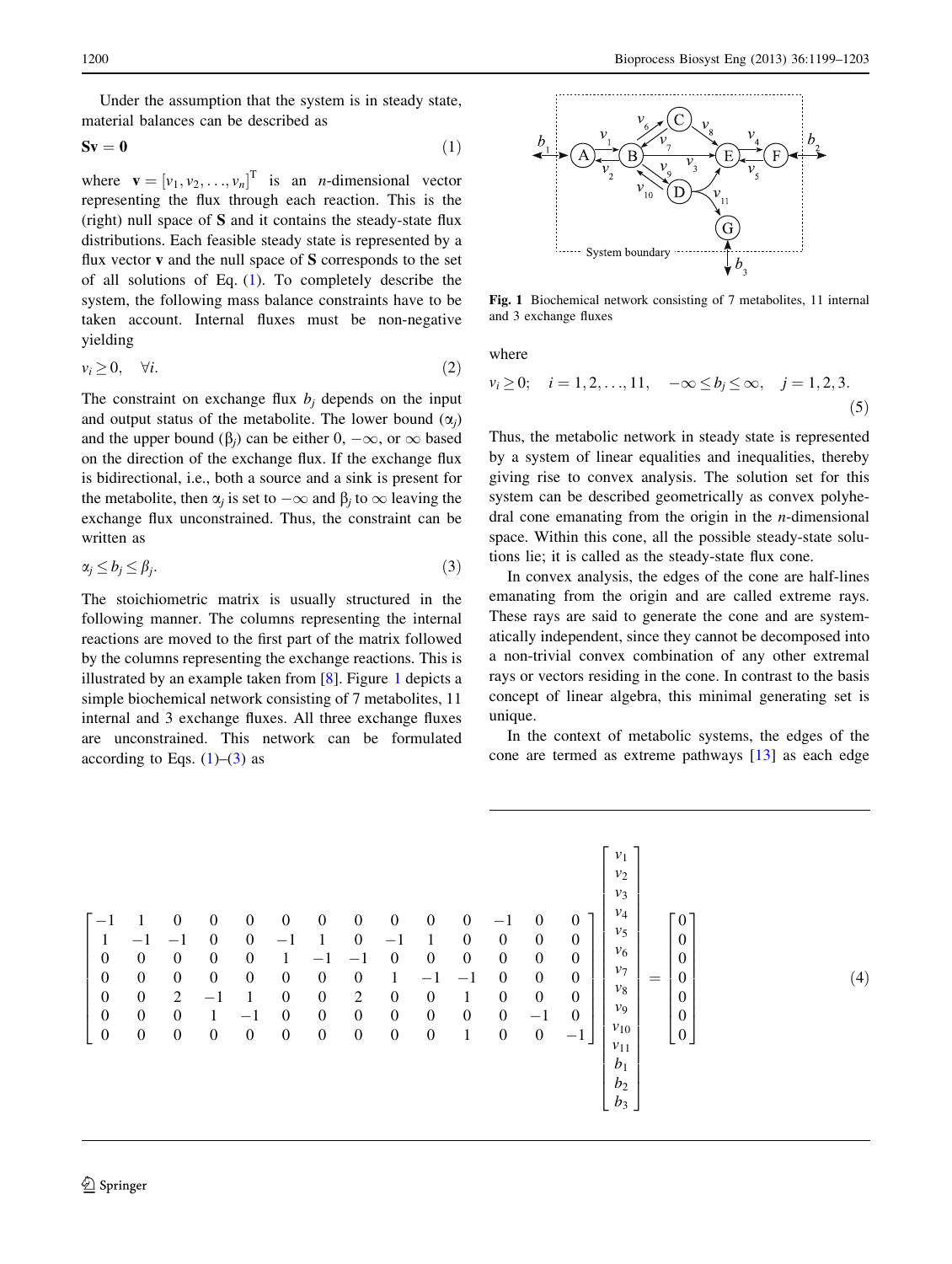<span id="page-2-0"></span>corresponds to a particular pathway which satisfies Eqs. [\(1](#page-1-0))–([3\)](#page-1-0). Every point within the cone  $(C)$  can be written as a convex combination of extreme pathways. By denoting the extreme pathways by  $\mathbf{p}_i$  and the total number of extreme pathways to generate  $C$  for a system by  $k$ , we have

$$
C = \left\{ \mathbf{v} : \mathbf{v} = \sum_{i=1}^{k} w_i \mathbf{p}_i, \quad w_i \ge 0, \quad \forall i \right\}.
$$
 (6)

Extreme pathways can be grouped into three classes according to their exchange fluxes. The most important pathways are the type I extreme pathways, which involve the conversion of primary inputs into primary outputs and thus contain exchange fluxes with the environment. These pathways are the major contributors to the decomposition of almost any steady-state flux distribution. For additional details, see [[9](#page-4-0), [13](#page-4-0)].

#### Structurally minimal pathways

The P-graph framework  $[4, 5]$  $[4, 5]$  $[4, 5]$  $[4, 5]$  is an effective method for solving realistic and exceedingly complex industrial process synthesis problems. The method has been adapted by Fan et. al. [[2\]](#page-4-0) for reaction-pathway identification and has been applied for metabolic pathway analysis in [\[3](#page-4-0), [8](#page-4-0), [12\]](#page-4-0).

The P-graph is a unique bipartite graph which unambiguously represents the structure of chemical or biochemical networks. In the graphical representation of a P-graph, elementary biochemical reactions are represented by horizontal bars while metabolites by circles. Figure 2



Fig. 2 P-graph representing a biochemical network consisting of seven metabolites, four reversible and three irreversible reactions

depicts the P-graph representation of the simple example taken from [\[8](#page-4-0)].

For formal definition, let  $\mathcal{M} = \{m_1, m_2, \ldots, m_m\}$  be the finite ordered set of metabolites and  $\mathcal{O} = {\bf{0}_1, 0_2, ..., 0_n}$  be the finite ordered set of reactions. Every reaction  $\mathbf{o}_i$  is represented by an *m*-dimensional vector of real numbers,  $\mathbf{o}_i = [o_{1,i}, o_{2,i}, \dots, o_{m,i}]^{\text{T}} \in \mathbb{R}^m$  where  $o_{j,i}$  indicates the dif-<br>ference of the rates of consumption and production of the ference of the rates of consumption and production of the metabolite,  $m_i$  ( $j = 1, 2, ..., m$ ) by reaction i. Similarly to extreme pathway analysis, reversible elementary reactions are considered as two reactions operating in opposite directions. The overall reaction denoted by E is represented by an *m*-dimensional vector of real numbers  $\mathbf{E} = [E_1, E_2, \dots, E_n]$  $[E_m]$ <sup>T</sup>  $\in \mathbb{R}^m$  where  $E_j$  signifies the difference of the production<br>and consumption rates of the metabolite  $m(i-1, 2, \ldots, m)$ and consumption rates of the metabolite  $m_i$  ( $j = 1, 2, ..., m$ ) by the overall reaction.

Formally, a P-graph is defined as pair  $(m, o)$ , where  $m \subseteq$ M is the set of metabolites while  $o \subset \mathcal{O}$  is the set of reactions. P-graph  $(m', o')$  is a subgraph of P-graph  $(m'', o'')$ , i.e.,  $(m', o') \subseteq (m'', o'')$ , if  $m' \subseteq m''$  and  $o' \subseteq o''$ . The union of P-graphs  $(m', o')$  and  $(m'', o'')$  is defined to be the P-graph  $(m' \cup m'', o' \cup o'')$ .

A P-graph is termed a feasible pathway if it satisfies a set of axioms [\[2](#page-4-0)]. These axioms can be formulated as Eqs. (7)–(9). Equation (7) implies that P-graph  $(m, o)$  represents a feasible pathway if the overall reaction E can be written as a linear combination of the elementary reactions in set  $o$  with positive coefficients. Thus,

$$
\exists \lambda = [\lambda_1, \lambda_2, \dots, \lambda_n]^{\mathrm{T}} : \sum_{o_i \in o} \lambda_i o_i = \mathbf{E}, \quad o_i \in o \iff \lambda_i > 0.
$$
\n(7)

Note that the above equation implies that the system must be at steady state. The following equation states that all elementary reactions represented in the pathway must be defined a priori, i.e.,

$$
o \subseteq \mathcal{O}.\tag{8}
$$

Finally, the following equation states that the network representing a feasible pathway must be acyclic;

$$
\mathcal{A}o': o' \subseteq o, o' \neq \emptyset, \exists \lambda' = [\lambda'_1, \lambda'_2, \dots, \lambda'_n]^\mathrm{T} : \sum_{o_i \in o} o_i \lambda'_i = \mathbf{0},
$$
  

$$
o_i \in o' \iff \lambda'_i > 0.
$$
 (9)

A P-graph is termed a structurally minimal pathway or ''independent pathway'' if it represents a feasible pathway and none of its proper subgraphs can represent a feasible pathway. P-graph  $(m, o)$  is termed structurally minimal pathway, if it satisfies the following: there exist such positive coefficients for the reaction steps included in  $o$ , that the overall reaction can be written as a linear combination of the elements of  $\sigma$  with the given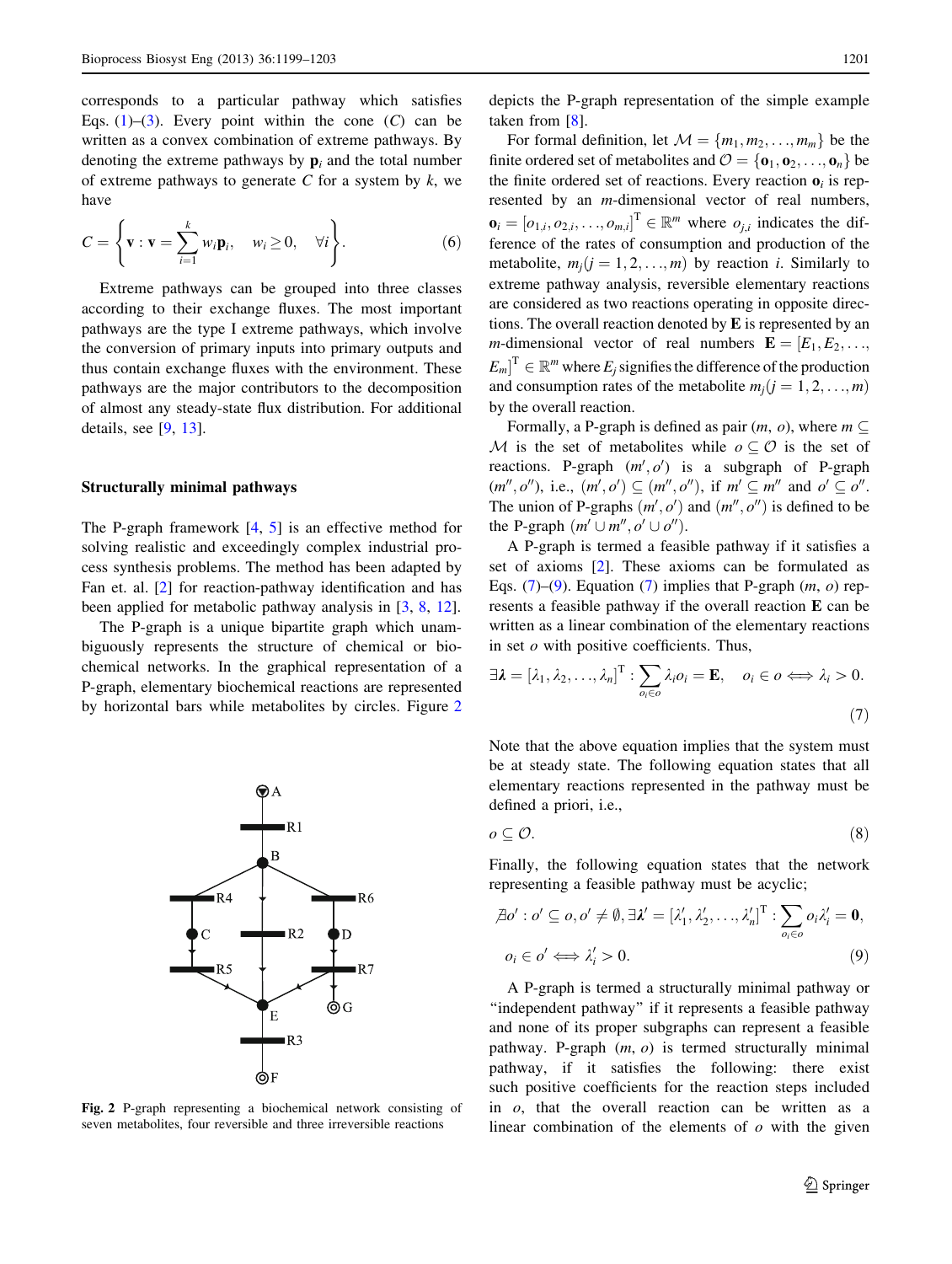<span id="page-3-0"></span>coefficients. Moreover  $(m, o)$  is minimal in the sense that it has no proper subgraphs satisfying this criteria.

# Equivalence of type-I extreme pathways and structurally minimal pathways

One of the two different approaches introduced so far is based on convex analysis, and the other is based on graph theory. Unlike the approach based on convex analysis, the overall reaction is defined a priori in the approach based on graph theory. On the other hand, unlike the approach based on graph theory, the fluxes assigned to the input and output metabolites may vary in the approach based on convex analysis. The P-graph framework identifies the structurally minimal pathways leading from the input (starting) metabolites to the output (product) metabolites, which are defined by the vector of the overall reaction. Similarly, type-I extreme pathways involve the conversion of primary inputs into primary outputs. In what follows, it will be

First, it must be shown that for a given overall reaction, the convex cone determined by Eqs.  $(1)$  $(1)$ – $(3)$  $(3)$  is identical to the cone determined by Eqs.  $(7)-(9)$  $(7)-(9)$  $(7)-(9)$ . Note that the reaction vectors  $\mathbf{o}_i = [o_{1,i}, o_{2,i}, \dots, o_{m,i}]$ <sup>T</sup> are the columns of the stoichiometric matrix; thus, Eq. ([7\)](#page-2-0) can be rewritten as

$$
\mathbf{S}'\lambda = \mathbf{E}, \quad \lambda_i \ge 0 \quad i = 1, 2, \dots, n \tag{10}
$$

where  $\mathbf{S}' \in \mathbb{R}^{m \times n}$ ,  $\lambda \in \mathbb{R}^n$  and  $\mathbf{E} \in \mathbb{R}^m$ . The difference<br>between the matrices  $\mathbf{S}$  and  $\mathbf{S}'$  and the vectors  $\mathbf{v}$  and is the between the matrices S and S' and the vectors v and  $\lambda$  is the absence of the exchange flux components from  $S'$  and  $\lambda$ . Thus, the column dimension of S and the dimension of v is always greater than the dimension of  $S'$  and  $\lambda$ , respectively.

There can be only one exchange flux per metabolite [\[13](#page-4-0)]. The model defined by Eqs.  $(1)$  $(1)$ – $(3)$  $(3)$ , therefore, can be "generalized" as follows: append an  $m \times m$  diagonal matrix denoted by  $I'$  to the first n columns of S. If a metabolite has an exchange flux assigned to it, then  $I'_{m,m}$  is -1 and 0 otherwise; v is expanded accordingly. Thus,  $S \in \mathbb{R}^{m \times (n+m)}$  and  $\mathbf{v} \in \mathbb{R}^{(n+m)}$ , thereby resulting in the "generalized" form of Eq. (4) as given below. "generalized" form of Eq. [\(4](#page-1-0)) as given below.



proven that for a given overall reaction, the type-I extreme pathways and structurally minimal pathways are equivalent. The following is a theorem resultant from [[13\]](#page-4-0):

**Theorem 1** A convex flux cone determined by Eqs.  $(1)$  $(1)$ – [\(3](#page-1-0)) has a set of systematically independent generating vectors. Furthermore, these generating vectors (extremal rays) are unique up to a multiplication by a positive scalar. The generating vectors are called extreme pathways.

The  $v_i \geq 0$   $(i = 1, 2, ..., n)$  inequalities are still valid, but for a given overall reaction, the  $b_j$   $(j = 1, 2, \ldots, m)$ values will be known. Furthermore, note that the  $b_i$  components of  $\bf{v}$  constitute  $\bf{E}$ , the vector of the overall reaction from Eq. (10), while the  $v_i$  components of **v**, the fluxes through the reactions are the same as the  $\lambda_i$  components of the vector  $\lambda$  from Eq. (10). Thus, Eq. (11) has the following structure;